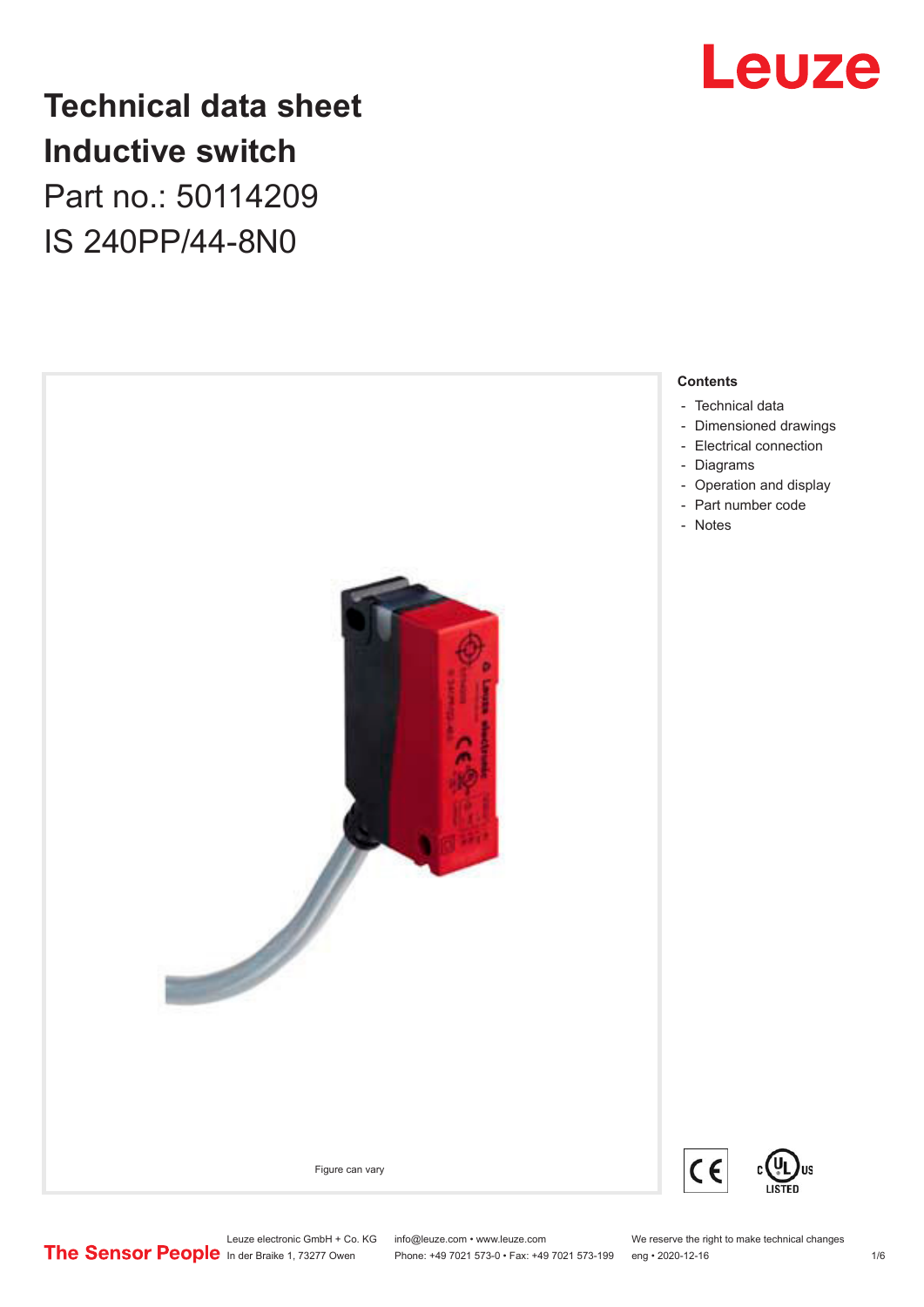### <span id="page-1-0"></span>**Technical data**

# Leuze

### **Basic data Series** 240 **Typ. operating range limit S<sup>n</sup>** 8 mm **Operating range S<sub>a</sub>** 0 ... 6.4 mm **Characteristic parameters MTTF** 1,530 years **Electrical data Protective circuit** Inductive protection Polarity reversal protection Short circuit protected **Performance data** Supply voltage U<sub>B</sub> 10 ... 30 V, DC **Residual ripple** 0 ... 20 %, From U<sub>B</sub> **Open-circuit current** 0 ... 20 mA **Repeatability, max. (in % of S<sup>r</sup> )** 10 %, For U<sub>B</sub> = 20 ... 30 V DC, ambient temperature  $T_{\rm a}$  = 23 °C  $\pm$  5 °C **Switching hysteresis** 5 % **Outputs Number of digital switching outputs** 2 Piece(s) **Switching outputs Voltage type** DC **Switching current, max.** 250 mA **Residual current, max.** 0.01 mA **Voltage drop** ≤ 2 V **Switching output 1 Switching element** Transistor, PNP **Switching principle** NO contact – Antivalent **Switching output 2 Switching element** Transistor, PNP **Switching principle** NC contact – Antivalent **Timing Switching frequency** 1,400 Hz **Readiness delay** 300 ms **Connection Number of connections** 1 Piece(s) **Connection 1 Signal OUT** Voltage supply **Type of connection** Cable **Cable length** 2,000 mm **Sheathing material** PVC **Cable color** Black **Number of conductors** 4 -wire

| Mechanical data                                    |                                 |
|----------------------------------------------------|---------------------------------|
| Design                                             | Cubic                           |
| Dimension (W x H x L)                              | 12 mm x 40 mm x 26 mm           |
| <b>Type of installation</b>                        | Non-embedded                    |
| <b>Housing material</b>                            | Plastic                         |
| <b>Plastic housing</b>                             | PA 66                           |
| Sensing face material                              | Plastic, Polyamide (PA 66)      |
| Net weight                                         | 110g                            |
| <b>Housing color</b>                               | <b>Black</b>                    |
|                                                    | Red, RAL 3000                   |
| <b>Type of fastening</b>                           | Fastening on back               |
|                                                    | Through-hole mounting           |
| <b>Standard measuring plate</b>                    | 12 x 12 mm <sup>2</sup> , Fe360 |
| <b>Operation and display</b>                       |                                 |
| Type of display                                    | LED                             |
| <b>Number of LEDs</b>                              | 1 Piece(s)                      |
| <b>Environmental data</b>                          |                                 |
| Ambient temperature, operation                     | $-2570 °C$                      |
| Ambient temperature, storage                       | $-2570 °C$                      |
| <b>Certifications</b>                              |                                 |
| Degree of protection                               | IP 67                           |
| <b>Protection class</b>                            | $\mathbf{H}$                    |
| <b>Certifications</b>                              | c UL US                         |
| Test procedure for EMC in accordance IEC 61000-4-2 |                                 |
| with standard                                      | IEC 61000-4-3                   |
|                                                    | IEC 61000-4-4                   |
| <b>Standards applied</b>                           | IEC 60947-5-2                   |
| <b>Correction factors</b>                          |                                 |
| Aluminum                                           | 0.4                             |
| <b>Stainless steel</b>                             | 0.8                             |
| Copper                                             | 0.45                            |
| <b>Brass</b>                                       | 0.55                            |
| Fe360 steel                                        | 1                               |
| <b>Classification</b>                              |                                 |
| <b>Customs tariff number</b>                       | 85365019                        |
| eCl@ss 5.1.4                                       | 27270101                        |
| eCl@ss 8.0                                         | 27270101                        |
| eCl@ss 9.0                                         | 27270101                        |
| eCl@ss 10.0                                        | 27270101                        |
| eCl@ss 11.0                                        | 27270101                        |
| <b>ETIM 5.0</b>                                    | EC002714                        |
| <b>ETIM 6.0</b>                                    | EC002714                        |
| <b>ETIM 7.0</b>                                    | EC002714                        |

Leuze electronic GmbH + Co. KG info@leuze.com • www.leuze.com We reserve the right to make technical changes<br>
The Sensor People in der Braike 1, 73277 Owen Phone: +49 7021 573-0 • Fax: +49 7021 573-199 eng • 2020-12-16

**Wire cross section** 0.5 mm<sup>2</sup>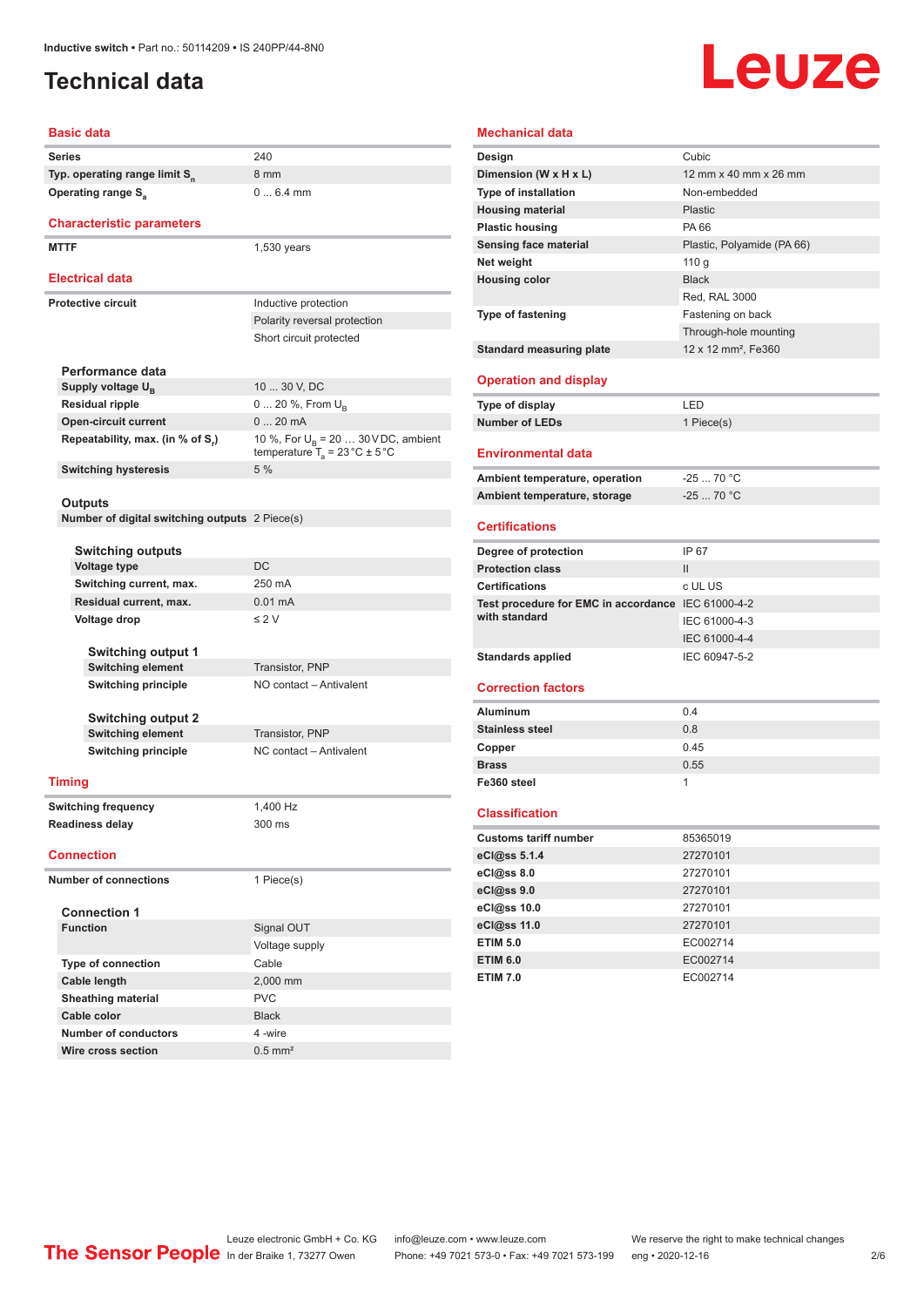### <span id="page-2-0"></span>**Dimensioned drawings**

All dimensions in millimeters



### **Electrical connection**

### **Connection 1**

| <b>Function</b>             | Signal OUT            |
|-----------------------------|-----------------------|
|                             | Voltage supply        |
| Type of connection          | Cable                 |
| Cable length                | 2,000 mm              |
| <b>Sheathing material</b>   | <b>PVC</b>            |
| Cable color                 | <b>Black</b>          |
| <b>Number of conductors</b> | 4 -wire               |
| Wire cross section          | $0.5$ mm <sup>2</sup> |
|                             |                       |

### **Conductor color Conductor assignment**

| <b>Brown</b> | $V +$            |
|--------------|------------------|
| White        | OUT <sub>2</sub> |
| <b>Blue</b>  | <b>GND</b>       |
| <b>Black</b> | OUT <sub>1</sub> |

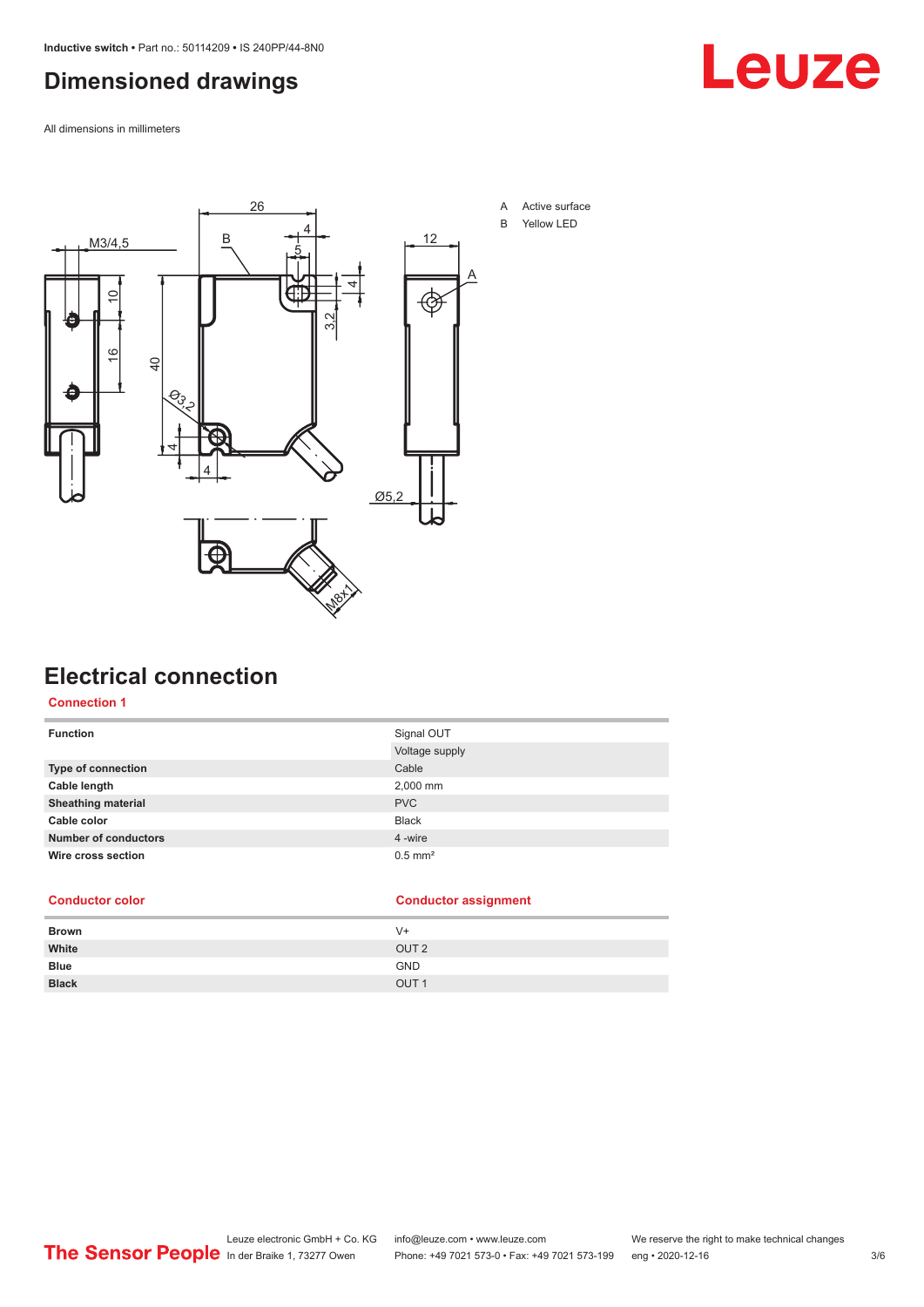### <span id="page-3-0"></span>**Diagrams**

## Leuze

### Non-embedded installation



### Typical approach curve



**Operation and display**

**LED Display Meaning**

**1** Yellow, continuous light Switching state Switching output/switching state

### **Part number code**

Part designation: **ISX YYY ZZ/AAA.BB-CCC-DDD-DDD**

**ISX Operating principle / construction** IS: inductive switch, standard design ISS: inductive switch, short construction

- a Standard measuring plate
- b Diameter of the active surface
- c Switching point
- d Hysteresis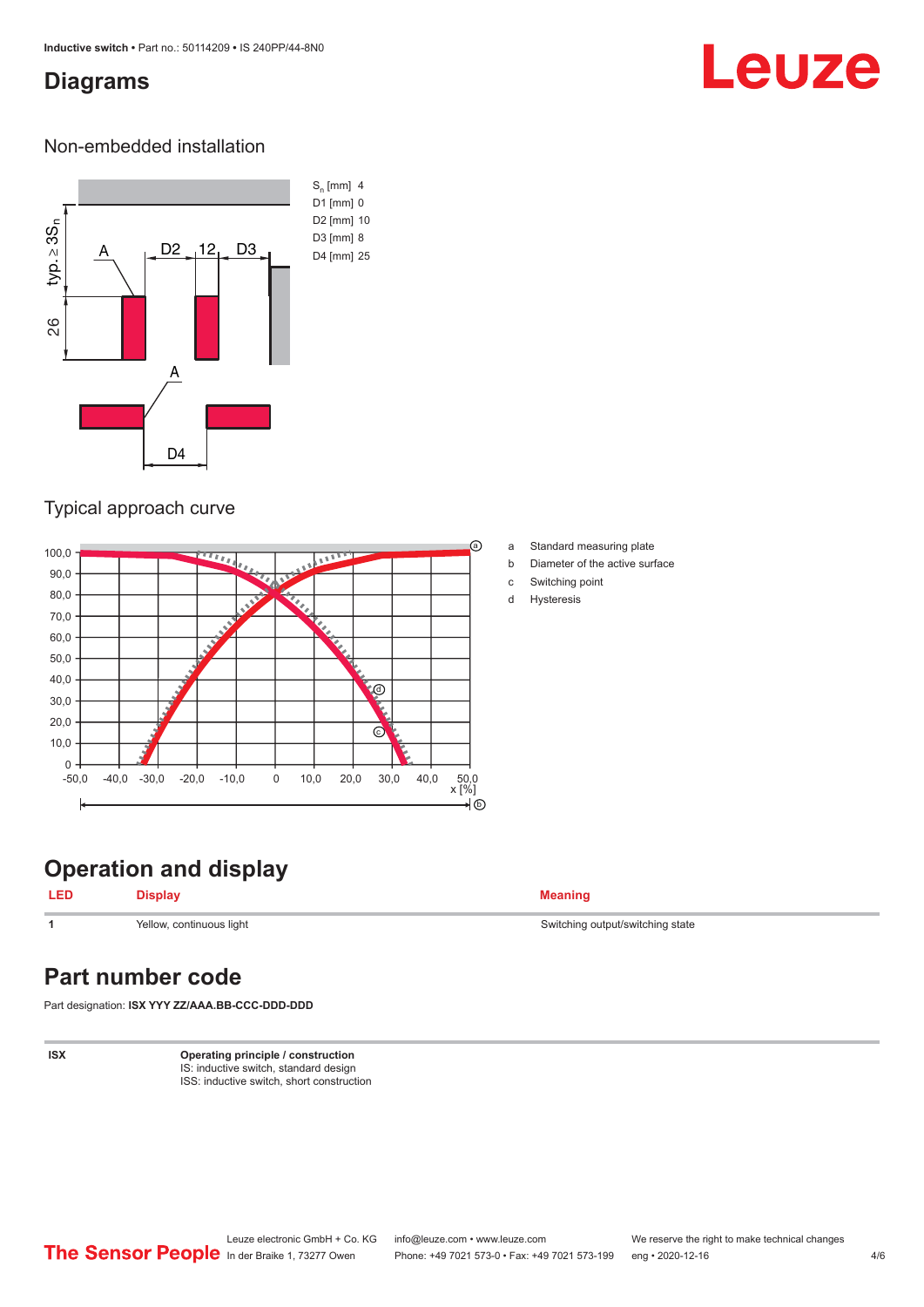### **Part number code**

## Leuze

| <b>YYY</b>  | Series<br>203: series with Ø 3 mm<br>204: series with $\varnothing$ 4 mm<br>205: series with M5 x 0.5 external thread<br>206: series with Ø 6.5 mm<br>208: series with M8 x 1 external thread<br>212: series with M12 x 1 external thread<br>218: series with M18 x 1 external thread<br>230: series with M30 x 1.5 external thread<br>240: series in cubic design<br>244: series in cubic design<br>255: series with 5 x 5 mm <sup>2</sup> cross section<br>288: series with 8 x 8 mm <sup>2</sup> cross section                                                                                                                                                                                                                                                                                                                                                                                                                                                                                                                                                                                                                                                                                                                                                                                                                                                                                                                                                                                 |
|-------------|---------------------------------------------------------------------------------------------------------------------------------------------------------------------------------------------------------------------------------------------------------------------------------------------------------------------------------------------------------------------------------------------------------------------------------------------------------------------------------------------------------------------------------------------------------------------------------------------------------------------------------------------------------------------------------------------------------------------------------------------------------------------------------------------------------------------------------------------------------------------------------------------------------------------------------------------------------------------------------------------------------------------------------------------------------------------------------------------------------------------------------------------------------------------------------------------------------------------------------------------------------------------------------------------------------------------------------------------------------------------------------------------------------------------------------------------------------------------------------------------------|
| <b>ZZ</b>   | Housing / thread<br>MM: metal housing (active surface: plastic) / metric thread<br>FM: full-metal housing (active surface: stainless steel AISI 316L) / metric thread<br>MP: metal housing (active surface: plastic) / smooth (without thread)                                                                                                                                                                                                                                                                                                                                                                                                                                                                                                                                                                                                                                                                                                                                                                                                                                                                                                                                                                                                                                                                                                                                                                                                                                                    |
| <b>AAA</b>  | Output current / supply<br>4NO: PNP transistor, NO contact<br>4NC: PNP transistor, NC contact<br>2NO: NPN transistor, NO contact<br>2NC: NPN transistor, NC contact<br>1NO: relay, NO contact / AC/DC<br>1NC: relay, NC contact / AC/DC<br>44: 2 PNP transistor switching outputs, antivalent (NO + NC)<br>22: 2 NPN transistor switching outputs, antivalent (NO + NC)                                                                                                                                                                                                                                                                                                                                                                                                                                                                                                                                                                                                                                                                                                                                                                                                                                                                                                                                                                                                                                                                                                                           |
| BВ          | <b>Special equipment</b><br>n/a: no special equipment<br>5F: food version<br>5: housing material V2A (1.4305, AISI 303)                                                                                                                                                                                                                                                                                                                                                                                                                                                                                                                                                                                                                                                                                                                                                                                                                                                                                                                                                                                                                                                                                                                                                                                                                                                                                                                                                                           |
| <b>CCC</b>  | Measurement range / type of installation<br>1E0: typ. range limit 1.0 mm / embedded installation<br>1E5: typ. range limit 1.5 mm / embedded installation<br>2E0: typ. range limit 2.0 mm / embedded installation<br>3E0: typ. range limit 3.0 mm / embedded installation<br>4E0: typ. range limit 4.0 mm / embedded installation<br>5E0: typ. range limit 5.0 mm / embedded installation<br>6E0: typ. range limit 6.0 mm / embedded installation<br>8E0: typ. range limit 8.0 mm / embedded installation<br>10E: typ. range limit 10.0 mm / embedded installation<br>12E: typ. range limit 12.0 mm / embedded installation<br>15E: typ. range limit 15.0 mm / embedded installation<br>20E: typ. range limit 20.0 mm / embedded installation<br>22E: typ. range limit 22.0 mm / embedded installation<br>2N5: typ. range limit 2.5 mm / non-embedded installation<br>4N0: typ. range limit 4.0 mm / non-embedded installation<br>8N0: typ. range limit 8.0 mm / non-embedded installation<br>10N: typ. range limit 10.0 mm / non-embedded installation<br>12N: typ. range limit 12.0 mm / non-embedded installation<br>14N: typ. range limit 14.0 mm / non-embedded installation<br>15N: typ. range limit 15.0 mm / non-embedded installation<br>20N: typ. range limit 20.0 mm / non-embedded installation<br>22N: typ. range limit 22.0 mm / non-embedded installation<br>25N: typ. range limit 25.0 mm / non-embedded installation<br>40N: typ. range limit 40.0 mm / non-embedded installation |
| <b>DDD</b>  | <b>Electrical connection</b><br>n/a: cable, standard length 2000 mm<br>S12: M12 connector, 4-pin, axial<br>200-S12: cable, length 200 mm with M12 connector, 4-pin, axial<br>200-S8.3: cable, length 200 mm with M8 connector, 3-pin, axial<br>S8.3: M8 connector, 3-pin, axial<br>005-S8.3: cable, length 500 mm with M8 connector, 3-pin, axial<br>050: cable, standard length 5000 mm, 3-wire                                                                                                                                                                                                                                                                                                                                                                                                                                                                                                                                                                                                                                                                                                                                                                                                                                                                                                                                                                                                                                                                                                  |
| <b>Note</b> |                                                                                                                                                                                                                                                                                                                                                                                                                                                                                                                                                                                                                                                                                                                                                                                                                                                                                                                                                                                                                                                                                                                                                                                                                                                                                                                                                                                                                                                                                                   |



A list with all available device types can be found on the Leuze website at www.leuze.com.

5 /6